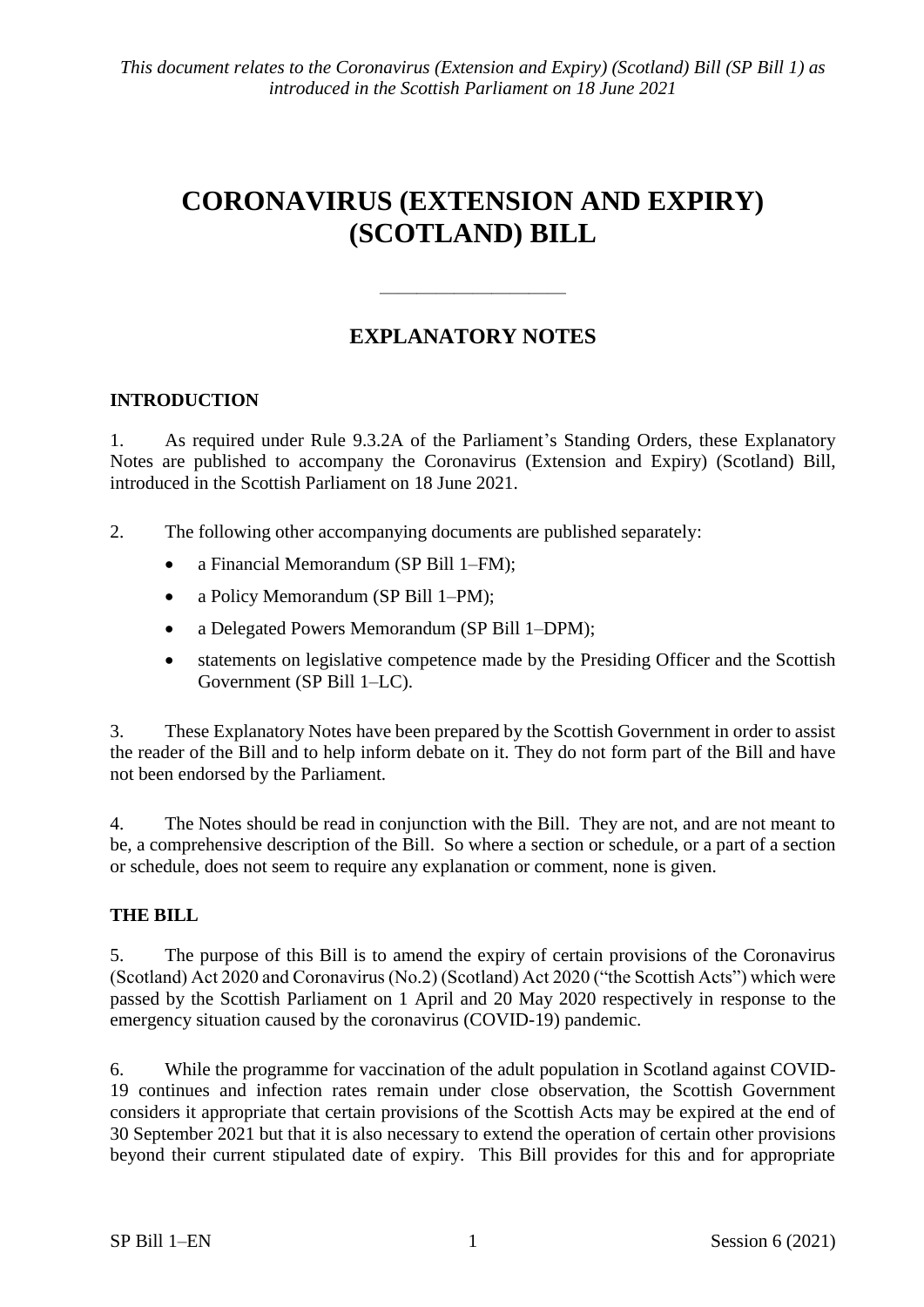*This document relates to the Coronavirus (Extension and Expiry) (Scotland) Bill (SP Bill 1) as introduced in the Scottish Parliament on 18 June 2021*

transitional and saving provisions in relation to the provisions that are to expire at the end of 30 September 2021.

## **Section 1: Extension of provisions**

7. Section 1(2) and (3) of the Bill amend section 12 of the Coronavirus (Scotland) Act 2020.

8. Subsection (2) changes the date set out in section 12(1) of the Coronavirus (Scotland) Act 2020 (relating to the expiry of the provisions in Part 1 of that Act) from 30 September 2021 to the end of 31 March 2022. Subsection (3) removes sections 12(3) and (4) of that Act and inserts a new subsection (3) which confers on the Scottish Ministers a power to amend by regulations section 12(1) of that Act to further extend the date on which the provisions in Part 1 of that Act expire from the end of the newly inserted 31 March 2022 to the end of 30 September 2022.

9. Subsections (5) and (6) of section 1 of the Bill amend section 9 of the Coronavirus (Scotland) (No.2) Act 2020.

10. Subsection (5) changes the date set out in section 9(1) of the Coronavirus (Scotland) (No.2) Act 2020 (relating to the expiry of the provisions in Part 1 of that Act) from 30 September 2021 to the end of 31 March 2022.

11. Subsection (6) removes section 9(3) and (4) of that Act and inserts a new subsection (3) which confers on the Scottish Ministers a power to amend by regulations section 9(1) of that Act to further extend the date on which the provisions in Part 1 of that Act expire from the end of the newly inserted 31 March 2022 to the end of 30 September 2022.

## **Section 2: Expiry of provisions**

#### Coronavirus (Scotland) Act 2020 provisions

12. Section 2(1) of the Bill provides that certain provisions of the Coronavirus (Scotland) Act 2020 - set out in section 2(2) to (6) of the Bill - expire at the end of 30 September 2021. Those provisions are as follows –

13. Paragraphs 2 and 3 of schedule 2 (moratorium on diligence: multiple applications) remove the prohibition against benefitting from more than one moratorium on diligence in any 12 month period.

14. Paragraph 2 of schedule 3 (Children: child protection) removes the requirement for a second working day hearing to be held following the issuing of a Child Protection Order, and amends the timescales to apply to the sheriff to vary or terminate the order to reflect that there was no second working day hearing.

15. The provisions in paragraphs 1, 3 to 5 and 7 to 9 of schedule 3 (Children: Children's hearings) relax existing requirements for the composition of children's hearings, and the administration and conduct of children's hearings, and there are extensions to the timescales for when certain legal orders must be reviewed and appeals against legal orders lodged.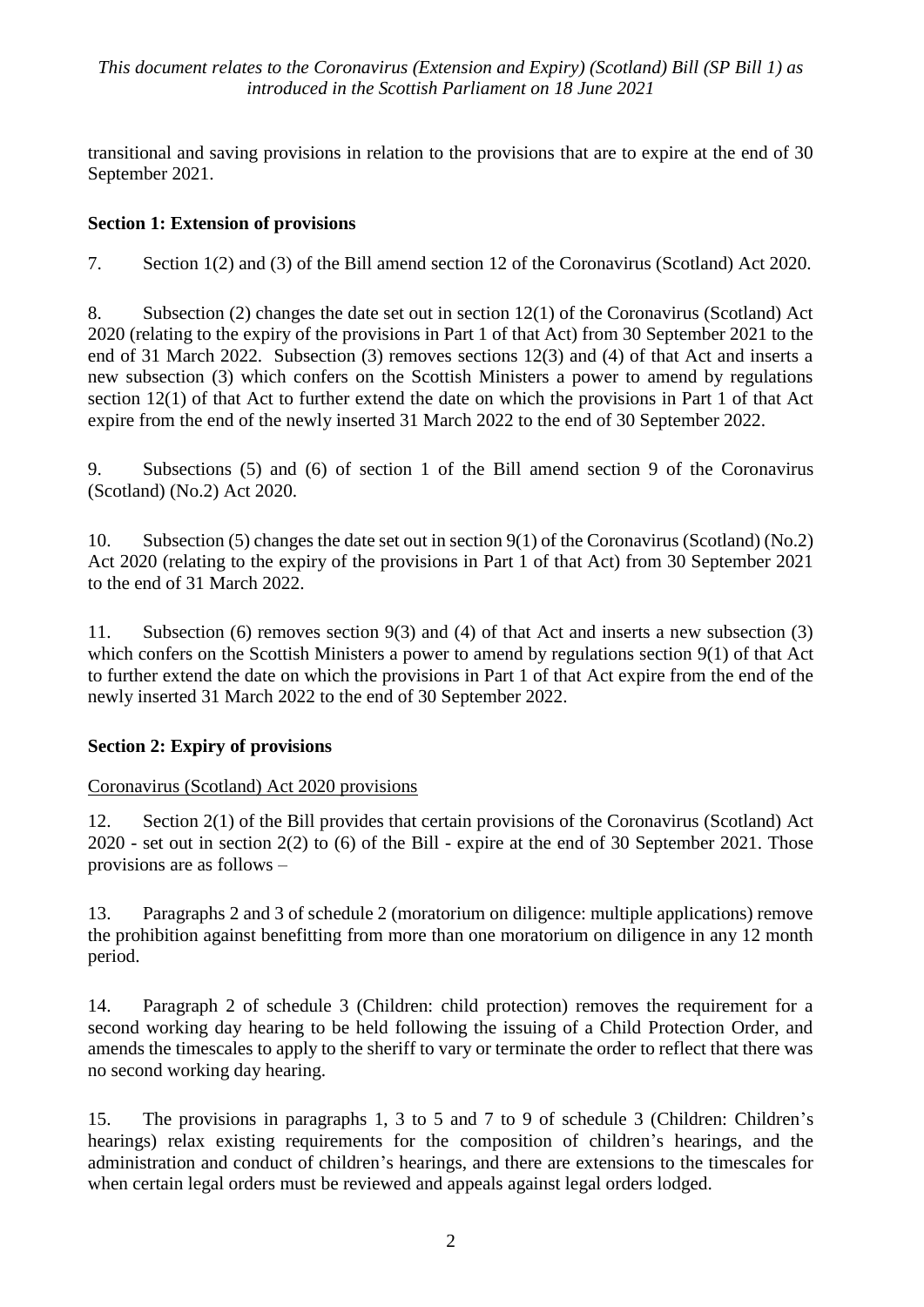#### *This document relates to the Coronavirus (Extension and Expiry) (Scotland) Bill (SP Bill 1) as introduced in the Scottish Parliament on 18 June 2021*

16. Paragraph 10 of schedule 3 (Children: Looked after children) extends the timescales for review of children's cases when they are placed in kinship care and enable local authorities to use foster carers more flexibly to look after additional children when necessary.

17. Paragraph 11 of schedule 3 (Vulnerable adults: cases of adults with incapacity) effectively 'stops the clock' on the duration of guardianship orders and certificates authorising medical treatment for the period the emergency legislation is in force. It has been suspended since 30 September 2020.

18. Paragraph 12(1), (2) and (7) of schedule 4 relate to a one-off extension of the time to complete unpaid work or other activity requirements by 12 months, for Community Payback Orders imposed on or before the date the Coronavirus (Scotland) Act 2020 came into force.

19. The provisions in paragraphs 12(3), (4), (5), (6) and (7) of schedule 4 enable the Scottish Ministers to make regulations which extend the period allowed to complete the unpaid work or other activity requirements of a Community Payback Order. Ministers may do so only if it is required due to a likely failure to comply with the requirements due to COVID-19, or in response to the effects of COVID-19 on local authorities or the courts.

20. Paragraph 14 of schedule 4 allows for the postponement of Community Payback Orders.

21. The provisions in paragraph 15 of schedule 4 allow for regulations to be made to vary or revoke requirements imposed in Community Payback Orders or Drug Treatment and Testing Orders. Section 2(4) of the Bill expires paragraph 15 in relation to drug treatment and testing orders so that the regulation making power can no longer be used to vary or revoke requirements imposed in those orders.

22. Paragraph 6 of schedule 6 (freedom of information: Commissioner's ability to take account of impact of coronavirus) enables the Scottish Information Commissioner to decide that, notwithstanding a public authority's failure to comply with timescales for responding to requests and requirements for review under the Freedom of Information (Scotland) Act 2002 (FOISA), the authority has complied with Part 1 of FOISA if certain conditions are met.

23. Paragraph 15 of schedule 6 (duties under the Public Finance and Accountability (Scotland) Act 2000) allows for amendment of the statutory deadlines for annual accounts as set by the Public Finance and Accountability Act 2000. The deadlines for such accounts were the 31 December 2020 and 31 December 2021 respectively.

24. Paragraphs 1 and 5 of schedule 7 (social security: period for re-determination of entitlement) relax the timescales which apply for Social Security Scotland making redeterminations.

25. Paragraphs 6 and 7 of schedule 7 (irritancy clauses in commercial leases: non-payment of rent or other sums due) modifies the Law Reform (Miscellaneous Provisions) (Scotland) Act 1985 so that the period of notice required to evict a tenant holding a commercial lease was extended from 14 days to 14 weeks for a monetary breach (non-payment of rent).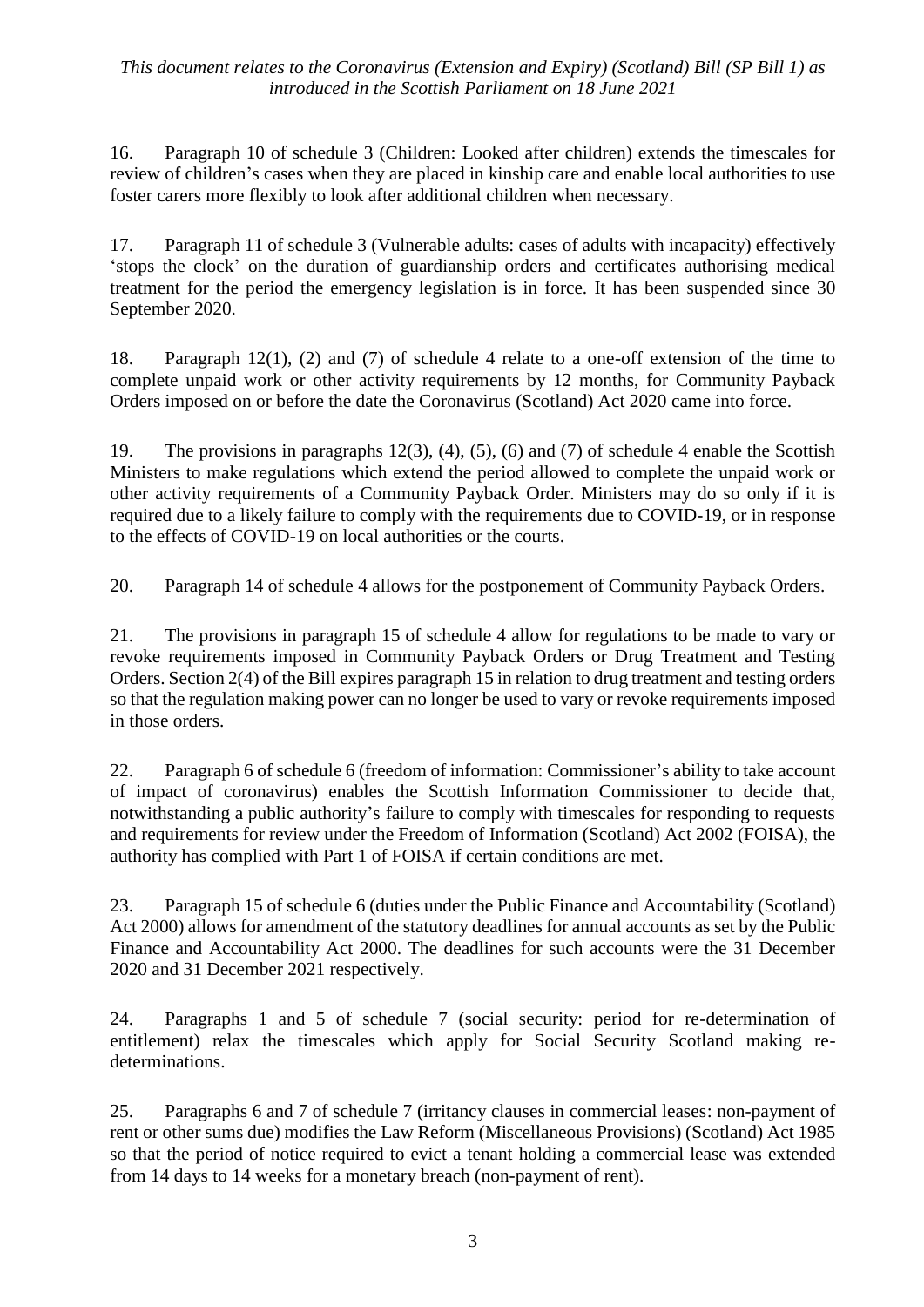#### *This document relates to the Coronavirus (Extension and Expiry) (Scotland) Bill (SP Bill 1) as introduced in the Scottish Parliament on 18 June 2021*

#### Coronavirus (Scotland) (No.2) Act 2020

26. Subsection (7) of section 2 of the Bill provides that certain provisions of the Coronavirus (Scotland) (No.2) Act 2020 set out in that subsection expire at the end of 30 September 2021. Those provisions are as follows –

27. Paragraph 3 of schedule 1 (termination of student residential tenancy by tenant: requirements for notice) makes provision in relation to tenancies for students in halls of residence and Purpose Built Student Accommodation (PBSA). The provisions in paragraph 3(2)(b)(i), the opening words of paragraph  $3(2)(b)(ii)$  and paragraph  $3(3)$  and (4) of the Coronavirus (Scotland) (No.2) Act 2020 create a 7-day notice period where a student can terminate their lease. The 7-day notice period applies to student residential tenancies entered into prior to 27 May 2020 where the accommodation was occupied prior to that date.

28. Paragraph 6 of schedule 1 (carer's allowance supplement) modified the effect of Section 81 of the Social Security (Scotland) Act 2018. This has had the effect of adding an additional £230.10 to awards of Carer's Allowance Supplement for the period from 1 April 2020 to 30 September 2020. This addition is known as the Coronavirus Carer's Allowance Supplement. Further legislation will be introduced to allow for provision to be made for a subsequent increase to carer's allowance supplement for the period of 1 October 2021 to 31 March 2022.

29. Section 53 of the Public Services Reform (Scotland) Act 2010 ("the 2010 Act") provides that Social Care and Social Work Improvement Scotland (otherwise known as the Care Inspectorate) may inspect registered care services, and sets out the purpose of inspections. Paragraph 22 of schedule 1 (care homes: inspections and reporting on coronavirus deaths) adds section 53A to the 2010 Act, requiring that the Care Inspectorate must lay a report before Parliament every two weeks during the emergency period. The reports must set out which care home services it has inspected in the two week period as well as the findings of those inspections. Paragraph 23 of schedule 1 inserts section 79A into the 2010 Act which introduces new duties about the reporting of deaths in care homes services from or attributable to coronavirus. Section 79A(1) of the 2010 Act requires that care home service providers must provide certain information to the Care Inspectorate each day in relation to the numbers of deaths which have occurred in a care home service, whether caused by or attributable to coronavirus or not.

30. Paragraph 24 of schedule 1 (marriages and civil partnerships during emergency period) requires the Scottish Ministers, in conjunction with the Registrar General of Births, Deaths and Marriages for Scotland, to take such steps as they consider necessary to ensure that the solemnisation of marriages and registration of civil partnerships continue to be available in Scotland whilst it is in force. It specifies that the steps taken must ensure that a person's right to marry, which is protected by Article 12 of the European Convention on Human Rights ("ECHR"), is not disproportionately interfered with for reasons relating to coronavirus. It also requires the Scottish Ministers to report on the steps taken and on the number of marriages and civil partnerships that have taken place. It was suspended by regulation 4 of the Coronavirus (Scotland) Acts (Early Expiry and Suspension of Provisions) Regulations 2021 (S.S.I. 2021/93) on 29 March 2021.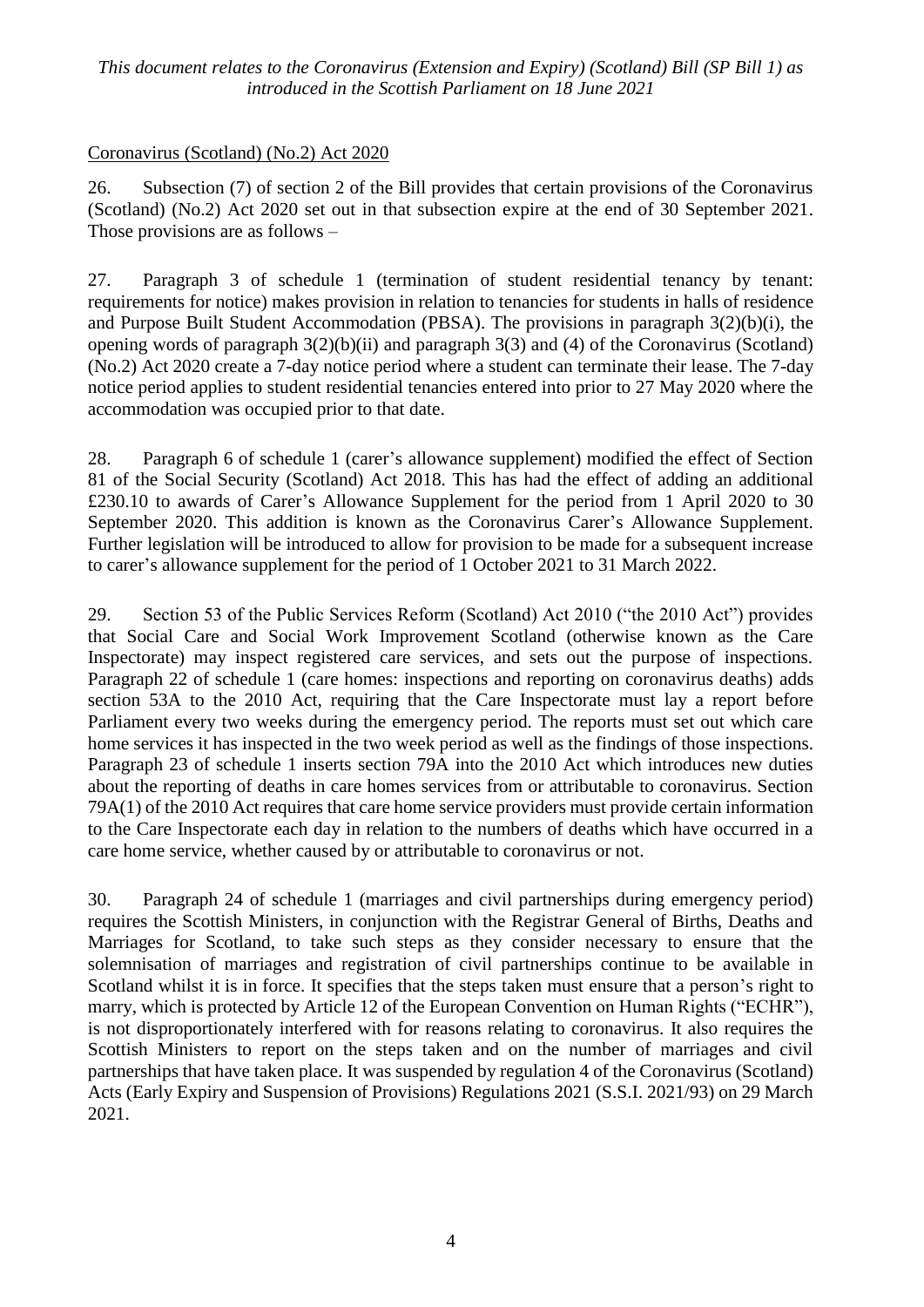## Availability of powers to bring forward expiry

31. Section 2(8) and (9) allows Scottish Ministers to use the powers in section 13(1) of the Coronavirus (Scotland) Act 2020 and section 10(1) of the Coronavirus (Scotland) (No.2) Act 2020 respectively to bring forward the expiry of any of the provisions to be expired by sections 2(2) to (7) of the Bill.

## **Section 3: Minor and consequential provisions**

32. Section 3(1) and (3) of the Bill makes amendments to section 4 and schedule 4 of the Coronavirus (Scotland) Act 2020 as at the end of 30 September 2021. Section 3(5) makes an amendment to schedule 1 of the Coronavirus (Scotland) (No.2) Act 2020. These amendments are made in consequence of the provisions in section 2 of the Bill.

33. Section 3 also revokes—

- the Coronavirus (Scotland) Acts (Amendment of Expiry Dates) Regulations 2020 (S.S.I. 2020/299) (which provided for the extension of the main provisions of the Scottish Acts until 31 March 2021),
- the Coronavirus (Scotland) Acts (Amendment of Expiry Dates) Regulations 2021 (S.S.I. 2021/152) (which provides for the current extension of the main provisions of the Scottish Acts until 30 September 2021),
- the Coronavirus (Scotland) Act 2020 (Suspension: Adults with Incapacity) Regulations 2020 (S.S.I. 2020/267) (these regulations suspended the operation of paragraph 11(2) and (3) of schedule 3 of the Coronavirus (Scotland) Act 2020, which is expired by section 2(3) of the Bill), and
- regulation 4 of the Coronavirus (Scotland) Acts (Early Expiry and Suspension of Provisions) Regulations 2021 (S.S.I. 2021/93) (regulation 4 suspended the operation of paragraph 24 (marriage and civil partnership) of schedule 1 of the Coronavirus (Scotland) (No.2) Act 2020, which is expired by section  $2(7)(d)$  of the Bill).

34. Section 3(2) and (4) of the Bill amends the requirement for the Scottish Ministers to lay a statement of reasons as to why the expiry of the main provisions of the Scottish Acts should be extended (set out in section 12(6) of the Coronavirus (Scotland) Act 2020 and section 9(6) of the Coronavirus (Scotland) (No.2) Act 2020) so that the statement must be laid at the same time as laying a draft Scottish statutory instrument containing draft regulations .

35. Section 3(6) of the Bill repeals two spent provisions in the Coronavirus (Scotland) (No.2) Act 2020, which contained amendments to the freedom of information provisions in the Coronavirus (Scotland) Act 2020. Schedule 4, Part 8, Paragraph 10 amended paragraph 6 of Part 2 of schedule 6 to the Coronavirus (Scotland) Act 2020, which confers discretion on the Scottish Information Commissioner to take into account the coronavirus outbreak when deciding if authorities have failed to comply with FOI timescales, and Schedule 4, Part 8, Paragraph 11 repealed paragraphs 3 to 5 of Part 2 of schedule 6 to the Coronavirus (Scotland) Act 2020, which extended the timescales for response, and gave the Scottish Ministers powers to further extend by direction. These amendments came into effect when the Coronavirus (Scotland) (No.2) Act 2020 received Royal Assent, so the provisions have accomplished their purposes.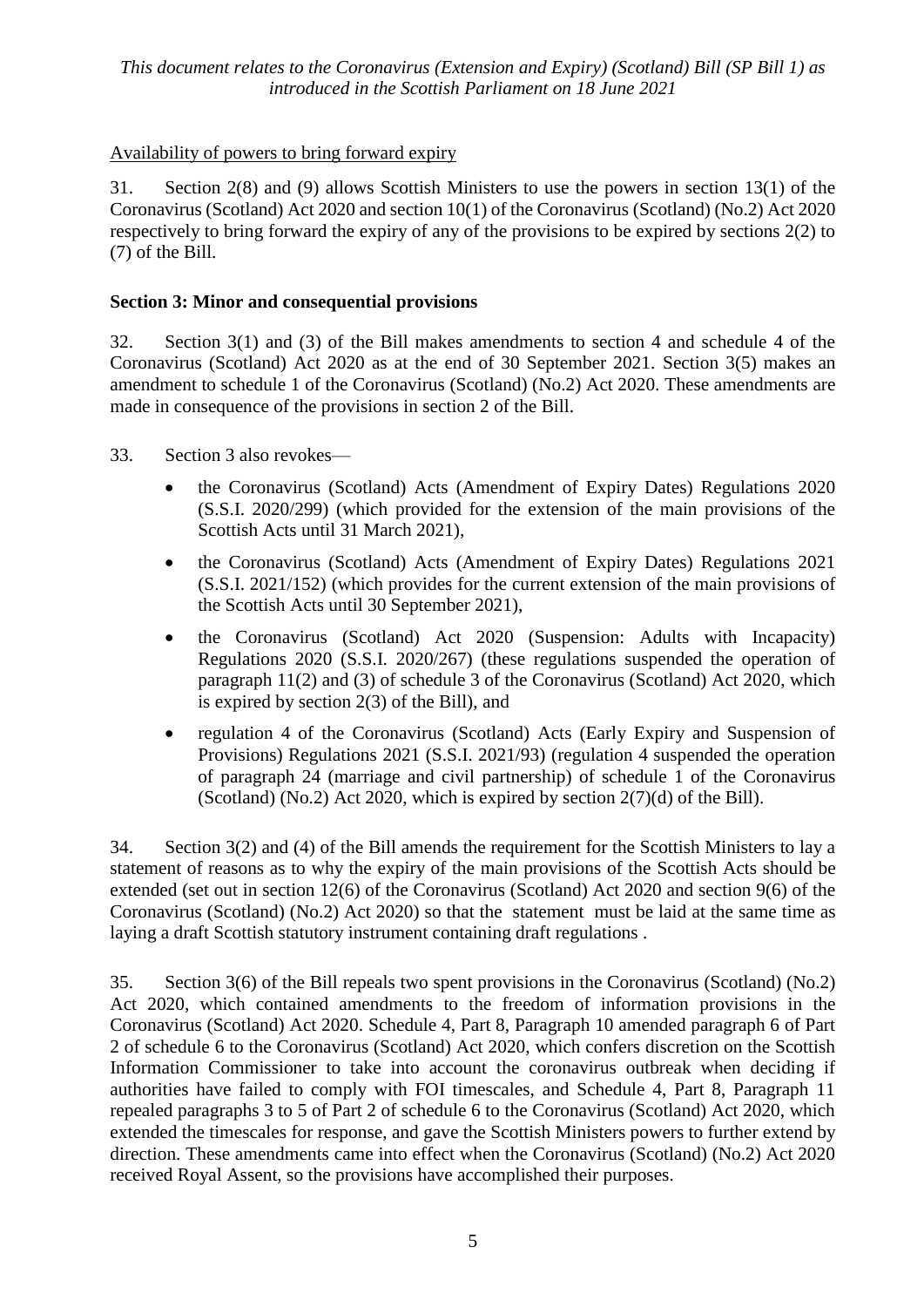## **Section 4: Transitional and saving provision**

36. Section 4 of the Bill introduces the schedule which sets out specific transitional and saving provisions which are to apply to certain provisions of the Scottish Acts that are expired by section 2 of the Bill.

## **Section 5: Power to make provision in connection with expiry**

37. Section 5 of the Bill allows the Scottish Ministers, by regulations, to make consequential, transitional, transitory or saving provision in connection with the expiry under section 2 of any provision of the Scottish Acts. This will allow, for instance, the status in law of anything done under the provisions of the Acts while they are in effect to be clarified if necessary for the period after the Acts expire.

## **Section 6: Commencement**

38. Section 6(2) of the Bill sets out that most of the provisions of the Act that results from this Bill will come into force on the day after Royal Assent. Section 6(1) of the Bill provides some exceptions to this and section  $3(1)$ ,  $(3)$ ,  $(5)$ ,  $(8)$  and  $(9)$  of the Bill will come into force at the end of 30 September 2021 - this is because these provisions only need to take effect when the relevant provisions of the Scottish Acts are expired at the end of 30 September 2021.

## **Schedule: Transitional and saving provisions**

39. Paragraph 1(1) of the schedule of the Bill provides that notwithstanding sections 2(3) and 3(1) of the Bill, which expire schedule 3 of the Coronavirus (Scotland) Act 2020 at the end of 30 September 2021, the provisions set out in paragraph 1(2) to (6) of the schedule of the Bill continue to have effect in relation to the circumstances specified.

40. Paragraph 1(2) of the schedule of the Bill provides that, in relation to child protection orders made by the end of 30 September 2021, paragraph 2(1) to (6) of schedule 3 of the Coronavirus (Scotland) Act 2020 continues in effect so that—

- there is no requirement for a children's hearing to review the child protection order on the second working day after the day on which the order is made, and
- the timescales to apply to the sheriff to vary or terminate the order to reflect that there is no second working day hearing.

41. Paragraph 1(3) of the schedule of the Bill provides that paragraph 3 (maximum period for which compulsory supervision order has effect) of schedule 3 of the Coronavirus (Scotland) Act 2020 continues in effect in relation to certain compulsory supervision orders so that an order which has, as at the date of expiry of paragraph 3 of schedule 3 of the Coronavirus (Scotland) Act 2020, already passed its original expiry date, without a children's hearing making a decision to continue, vary or terminate the order under section 138(3) of the 2011 Act, will not lapse. Such compulsory supervision orders will continue to have effect for up to an additional 6 months beyond their original expiry date, in accordance with section 83(7)(c) of the Children's Hearings (Scotland) Act 2011 (as inserted by schedule 3 of the 2020 Act) to allow time for a children's hearing to make a decision to continue, vary or terminate the order.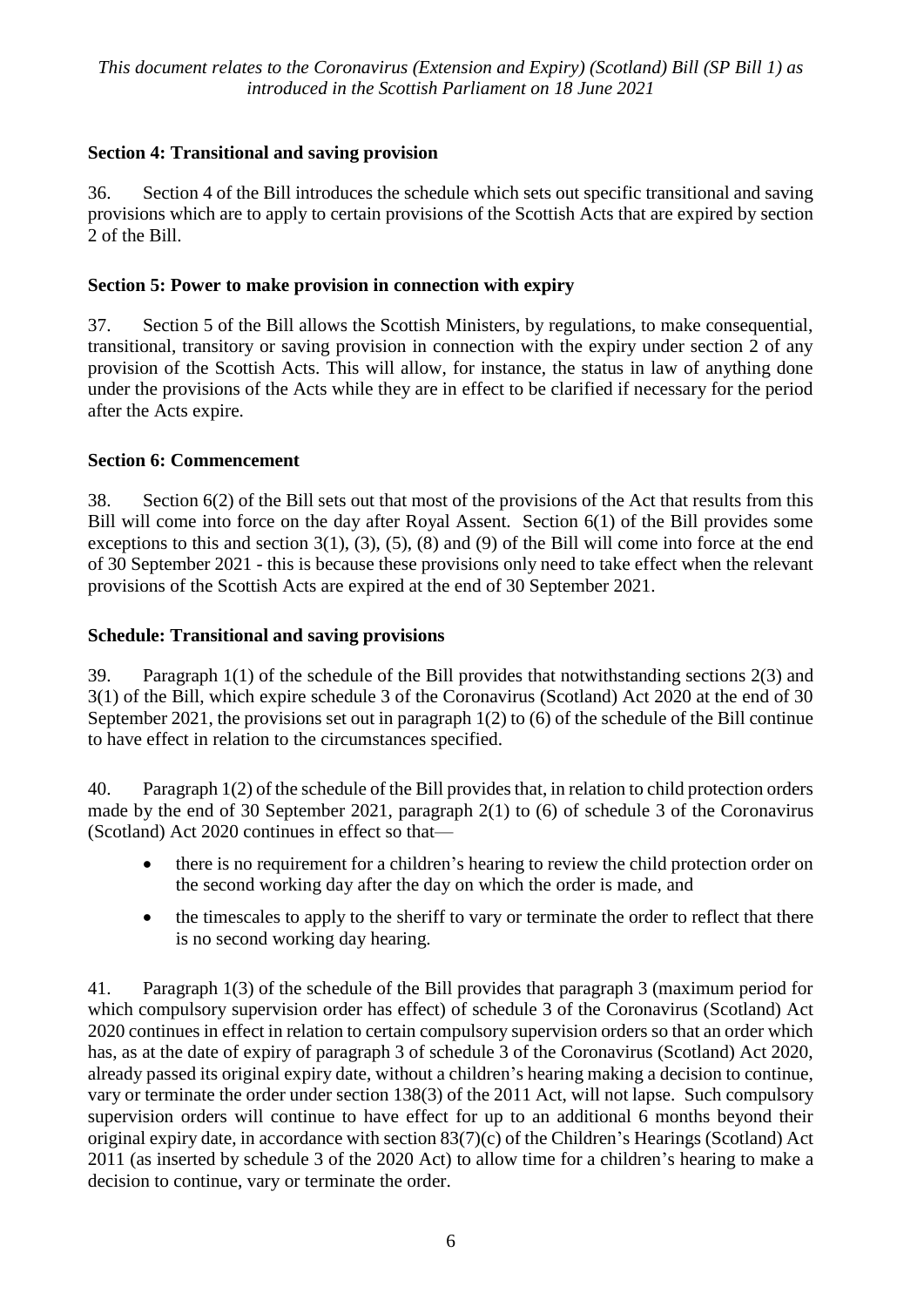42. Paragraph 1(4) of the Bill continues and adjusts the effect of paragraph 4 of schedule 3 of the Coronavirus (Scotland) Act 2020 for interim compulsory supervision orders and interim variation of compulsory supervision orders made before the end of 30 September 2021 so that the maximum period for which those orders have effect is—

- where the order is made by a children's hearing, the period of 44 days, or
- where the order is made by a sheriff, the period the sheriff specifies or, if earlier, 12 November 2021.

43. Paragraph 1(5) of the schedule of the Bill provides that certain sub-paragraphs of paragraph 7 of schedule 3 of the Coronavirus (Scotland) Act 2020 continue in effect in relation to—

• decisions or determinations made before the end of 30 September 2021 that are being appealed against, so that appellants continue to have extended times in which to lodge an appeal and so that it is clear which timescale applies to disposal of those appeals.

44. Paragraph 1(6) to (8) of the schedule makes transitional provision relating to children who are in a placement of 4 or more children (who are not all siblings) before expiry of the schedule 3 of the Coronavirus (Scotland) Act 2020. This is needed because regulation 27A(1) of the Looked After Children (Scotland) Regulations 2009 provides that a local authority must not place a child with a foster carer where the placement would result in more than 3 children being placed with that foster carer at any one time ("the placement limit"). Regulation 27A(2) of the 2009 regulations provides certain exemptions to the placement limit. The placement limit in regulation 27A was temporarily disapplied by schedule 3, but will reapply at the end of 30 September 2021 (when section 2(3) of the Bill expires schedule 3), and this means that children who are currently with a foster carer, in breach of the placement limit, would have to be moved, even if this is not in their best interests. Therefore, paragraph 1(6) to (8) provide that if a child is currently in such a placement, and is not the subject of an emergency or short-term placement, then regulation 27B(2) to (7) of the Looked After Children (Scotland) Regulations 2009 apply as if the child had been placed with the foster carer on 30 September 2021. This means that the local authority must refer the child's case to the fostering panel within 4 weeks of 30 September 2021 (or as soon as practicable thereafter). After receiving and taking into account a recommendation from the fostering panel, the local authority has a period of 14 days to decide whether the foster carer is suitable to be a carer for the child. If this is answered in the affirmative, the exemption to the placement limit in regulation 27A(2)(c) of the 2009 Regulations applies, allowing the child to remain with that foster carer. This also ensures that if, in placing a child during the Coronavirus emergency, the local authority relied on the disapplication of the placement limit, the child's case will be reviewed by the local authority and the fostering panel within an appropriate timescale.

45. Paragraph 2 of the schedule provides that notwithstanding section 2(5)(a) of the Bill, paragraph 6 of schedule 6 of the Coronavirus (Scotland) Act 2020 continues in effect in relation to a request for information made under section 1(1) of the Freedom of Information (Scotland) Act 2002 (FOISA) before the end of 30 September 2021. This means that the Scottish Information Commissioner may continue to take the effects of coronavirus into account in deciding an application made under section (47(1) of FOISA in respect of a request for information, where that request was made before the end of 30 September 2021.